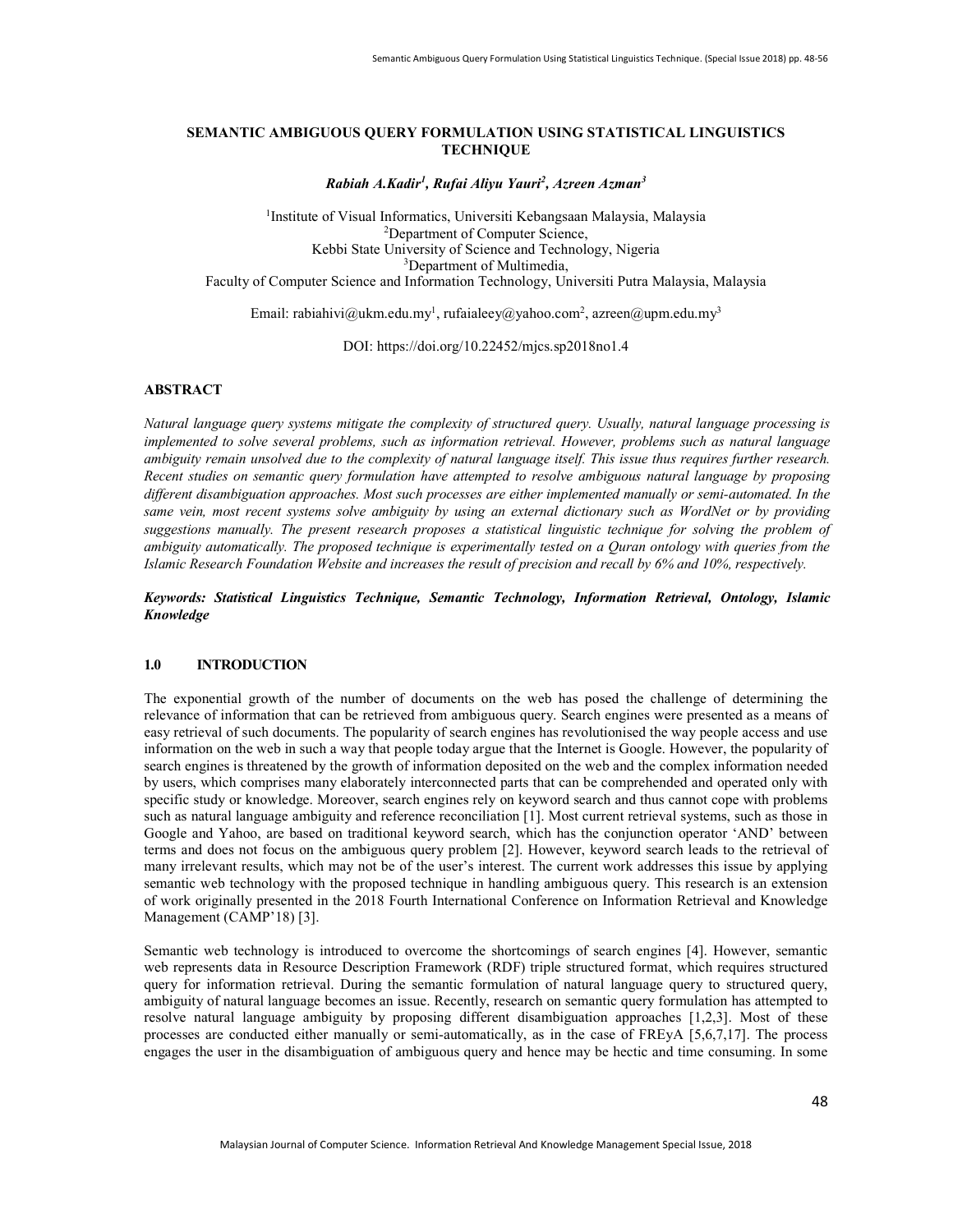cases, the user may even become excited and select information that may produce query that is unreliable in the semantic representation of the query to structured query. A recent system of disambiguation is based on the use of external dictionaries such as WordNet. The disambiguation process engages the users with the manual suggestion which is mapped the concepts suggestion predicate to the disambiguated concept.

To achieve semantic query disambiguation, this research attempts to represent natural language query into Semantic Web. The data on Semantic Web are represented in RDF format. RDF is a W3C recommended language for representing data on Semantic Web and uses an ontology to represent data into the following triple-form representation:

# {Subject, Predicate, Object}.

In this format, Subject and Object represent the concepts that appear on the left and right sides of the triple, respectively. Predicate denotes the explicit relationships that exist between Subject and Object and may be represented by a word, phrase or sentence [8]. To achieve the objective of this research, we perform concept notation using n-grams, which involves the annotation of several ontology concepts and addition of relationships between the concepts. These ontology concepts are stored and form a repository called a knowledge base.

This research describes work on semantic ambiguous query formulation that attempts to semantically formulate natural language query to triple-format representation. The formulated triple is used to generate SPARQL, a standard query language recommended by the W3C for RDF triple format and used to retrieve relevant concepts from a knowledge base using a Jena inference engine with a built-in ontology tool such as Protégé. We propose expansion via statistical linguistics technique to resolve ambiguity in natural language query in the process of transforming to triple form. This method is used against an Islamic knowledge base to retrieve relevant verses from the Holy Quran. The proposed system is tested using a Quran ontology published by Leeds University, United Kingdom. Leeds University's Quran ontology is composed of 300 important noun concepts identified from the Holy Quran and approximately 350 relationships that link the concepts. The collection queries for the experiment are queries of ordinary visitors of the Islamic Research Foundation website, a platform through which people send queries related to Islamic knowledge for answering by expert Dr. Zakir Naik. Then, the experiment is evaluated in terms of capability to retrieve relevant verses from the Holy Quran.

Section 2 discusses related works on semantic query formulation in general and several triple formulation systems. Section 3 explains the implementation of the proposed formulation technique using statistical linguistics. The experiment is analysed and its precision and recall percentage are presented in Section 4. Finally, conclusions are drawn together with recommendations for possible improvement in Section 5, especially the capability of the automated transformation of ambiguous natural language query into structured format.

### 2.0 SEMANTIC QUERY FORMULATION

Recently, large amounts of information have become available on the web, databases, knowledge bases and related document storage systems. Numerous organisations use automated information systems mostly for information storage. Most important decisions are based on adequate information support, which remains a problem that is based on complex schemata. This issue has led several researchers to focus on query formulation [6]. Natural language query formulation can be conducted semantically via three approaches, i.e. manual, semi-automated and automated.

Manual - The system requires the user to manually formulate his query by constructing a particular query language such as SPARQL. Most manual semantic query formulation systems are in visual query formulation (VQF) approach [3]. VQF is a SPARQL query editor that allows the user to manually construct a semantic query. It requires the user to participate in formulating the query by sketching the query [8].

Semi-automated – This approach requires interaction between a computer and the user to semantically formulate natural language query [9]. Two approaches can be implemented; firstly, the system allows the user to select either the concepts or variables before query formulation [10]. Secondly, the user enters a natural language query, and then the system produces variables as suggestions from which the user can choose [11]. Finally, the system uses the selected variables to formulate the query. In this work, ontology is used as a knowledge base structure, where the system uses a high-usability graphical user interface to construct advanced queries. The above system is an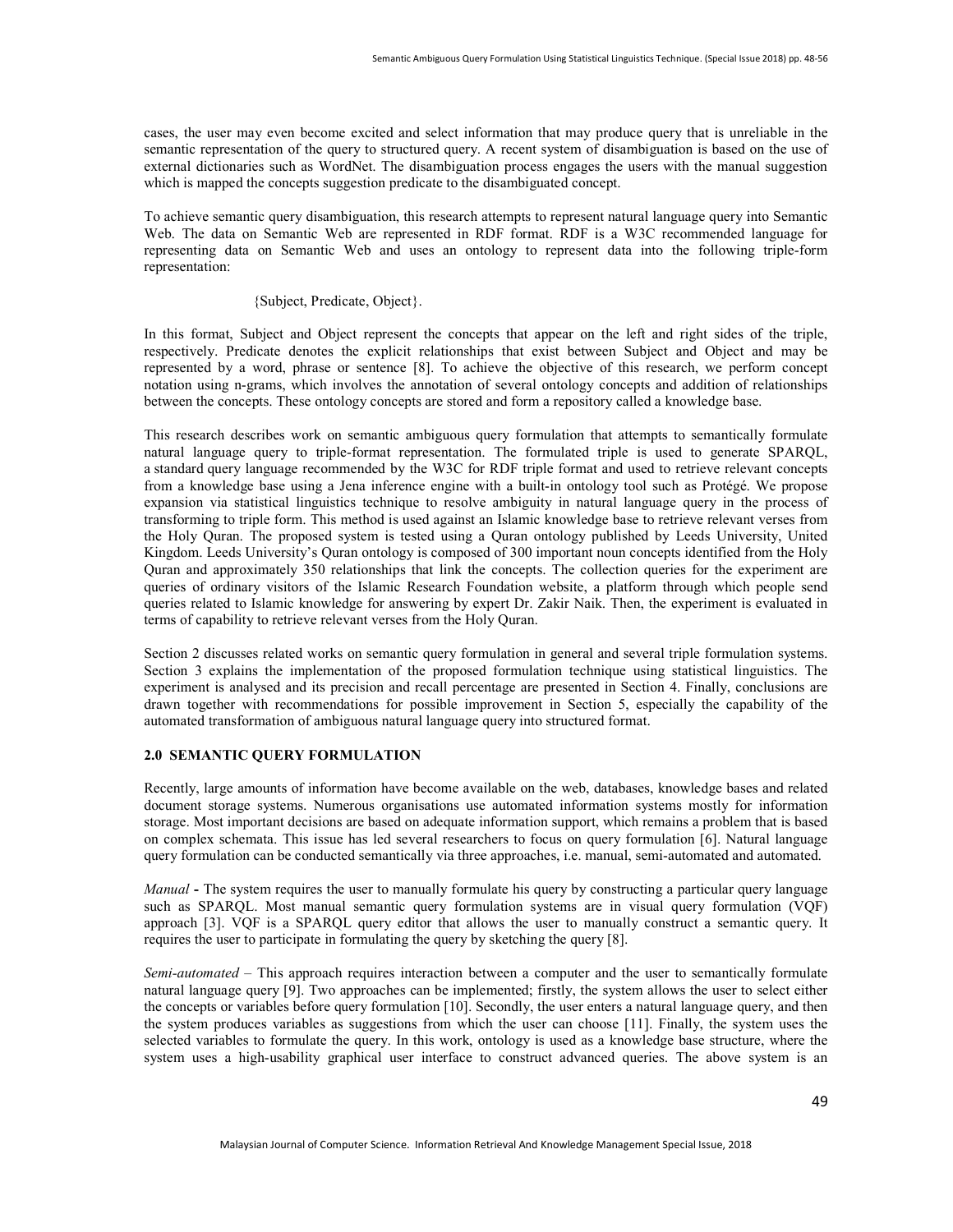improvement from manual semantic query formulation systems in that the user is supported in formulating natural language queries. Instead of having the user engage with complete semantic query formulation, the system allows the user to cooperate during query formulation.

Automated – The system automatically formulates pure natural language query, which is then passed to the system to retrieve the answer from the knowledge base. Several systems have been developed since 2005 for the semantic formulation of users' natural language query to structured query. Stratica, Kosseim, & Desai [12] proposed CINDI in 2005. In this approach, the query is transformed into SQL using a semantic template, which is connected to the conceptual knowledge base from a database schema using WordNet. CINDI was followed by ORAKEL in 2008 [13]. This approach translates factoid questions (e.g. 'what', 'who', 'where' and 'which') using full syntax parsing and a compositional semantics approach. In 2013, NeeluNihalani et. al. [14] worked with a semantic query formulation that is based on a domain-independent natural language interface. The system converts natural language query into SQL by employing a semantic matching technique. The system uses WordNet's lexical database for the semantic matching. The system is composed of two components, namely, a pre-processor and a runtime processor. The pre-processor automatically generates the domain dictionary by reading the database schema. This component uses WordNet to create semantic sets for each table and attribute name in the database. Meanwhile, the runtime processor employs expression mapping, stop word removal and semantic matching techniques to convert the query into structured language SQL. The system is based on a single-fragment query. From 2005 to 2013, several systems have been developed, such as QUICK [15], QACID [16], FREyA [17], QASYO [18], PowerAqua [19], PERSON [20] and ONLI [21].

These systems were developed on the basis of simple or single-fragment queries. By contrast, the present research focuses on ambiguous query formulation using a statistical linguistic technique towards complex fragment queries. The following section discusses the implementation of automated semantic ambiguous query formulation.

# 3.0 STATISTICAL LINGUISTIC TECHNIQUE FOR DISAMBIGUATION QUERY

This section explains the proposed methodology, which is a statistical linguistic technique of formulating ambiguous natural language query. The formulated natural language query is then matched against the knowledge base to retrieve relevant verses from the Holy Quran.

The statistical linguistics technique comprises natural language processing and a statistical learning approach that uses n-grams to semantically formulate natural language query to structured query. Each natural language query is normalised to identify the concepts between the query and the knowledge base. The query normalisation process involves tokenisation of query, removal of stop words and lemmatisation of the query. The system parses the normalised query to part-of-speech tagger that performs some syntactic analyses of the query and assigns part-ofspeech to each word in the query. The tagged tokens are then used by the system to automatically identify concepts and detect a possible predicate for the concepts.

Tokens that are identified as a concept are stored in a container called Concepts (e.g. messenger/NN). Meanwhile, tokens that are not identified as a concept are stored in another container called Predicates (e.g. have/VBP). The system uses the list of nouns in *Concept containers* as an input for the system to match between the noun query token with a gazetteer list [22, 23]. The gazetteer list contains 300 noun concepts from the Leeds University Quran ontology.

To handle the ambiguous query, whose concept cannot be identified by the system, this research applies query expansion. It is an effective technique that is mainly used to add new useful words to a user query to improve retrieval [24]. This research implements automated query expansion to expand user queries by adding synonyms of the query tokens during concept identification. The query expansion uses lexical ontologies such as WordNet, semantic parsing of questions based on rules and shared dependency parse trees between the query and the candidate answers [25]. WordNet is an English language-based lexical database for English that symbolises each group of English words into sets of synonyms called synsets, which express the semantic relations between these synonyms and provide short, general definitions for each word. The main idea behind WordNet is actualising the combination of dictionary and thesaurus to support automatic text analysis and artificial intelligence applications. In this experiment, WordNet is used for word disambiguation during concept identification. In this case, the system does not merely perform syntactic matching but also investigates semantic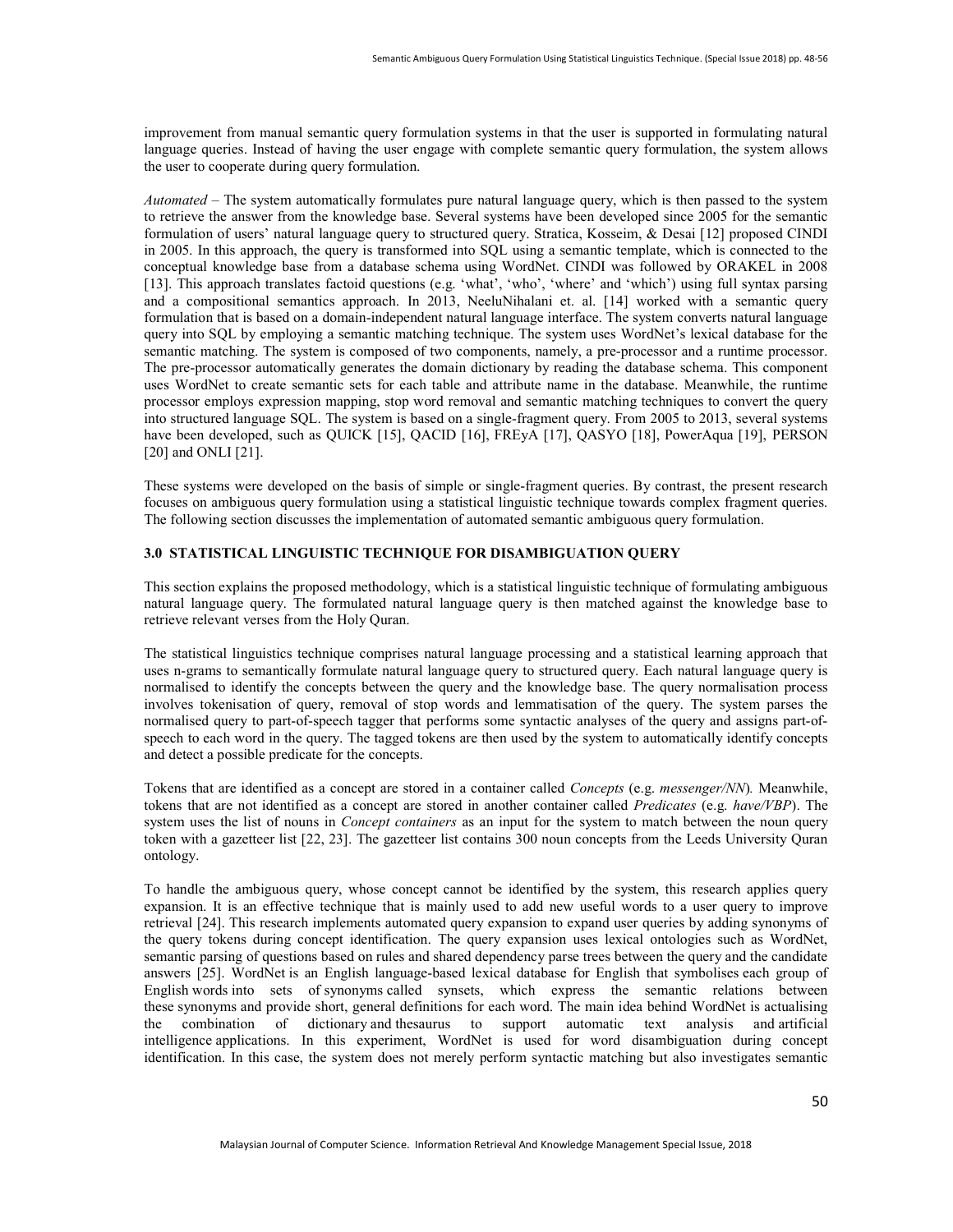similarities between potential queries and ontology concepts in the gazetteer list. The system automatically attempts to identify noun concepts from query tokens by matching any potential concept or its synonyms against the gazetteer list. Fig. I shows the framework followed by the query expansion approach in solving ambiguous query in concept identification.



Fig. I: Query Expansion in Concept Identification

Although WordNet contains a sizable number of sufficiently common words, it does not cover for any special domain vocabulary such as the Quran. In this case, equivalent assertion is developed to enrich the query expansion. For example, the query token may express the word God; by contrast, in the Quran, Hadith and other Islamic resources, God is called Allah. The word Allah in WordNet is not a synonym of God. To deal with this concern, we use the equivalent assertion capability of ontology to indicate that *Allah* is equivalent to God in the knowledge base. Equivalent assertion in ontology comprises mechanisms that enable the use and representation of one ontology concept to be equivalent to the other. This process allows the system to process any word or concept as long as they have the same meaning. Therefore, users can input either *Allah* or God in his query, and the system recognises both concepts and thus processes them as one. The relation equivalent is shown in Fig. II.



Fig. II: Equivelent Class Assertion

To automatically generate a triple representation (Subject, Predicate, Object) in a semantic query formulation, the task of concept identification automatically generates Subject and Object out of query tokens and leaves the remaining task of identifying any possible relationship between the identified concept (predicate). Fig. III shows the relation between subject, object and predicate, which completes triple generation. The system can automatically detect a possible predicate (relation) that depicts the relationship between the subject and object.



Fig. III: Predicate Detection

The operation of predicate detection involves the use of remaining query tokens to compute predicates using a supervised learning approach with n-gram maximum likelihood estimation. The system uses a training set as an example to do likelihood estimation of possible predicate between identified concepts. The training set contains all possible triple relations for the identified concepts. For example, the system identifies (Muhammad, Messenger and God) as concepts, and all possible triple relations are stored in the training set with three difference scenarios, as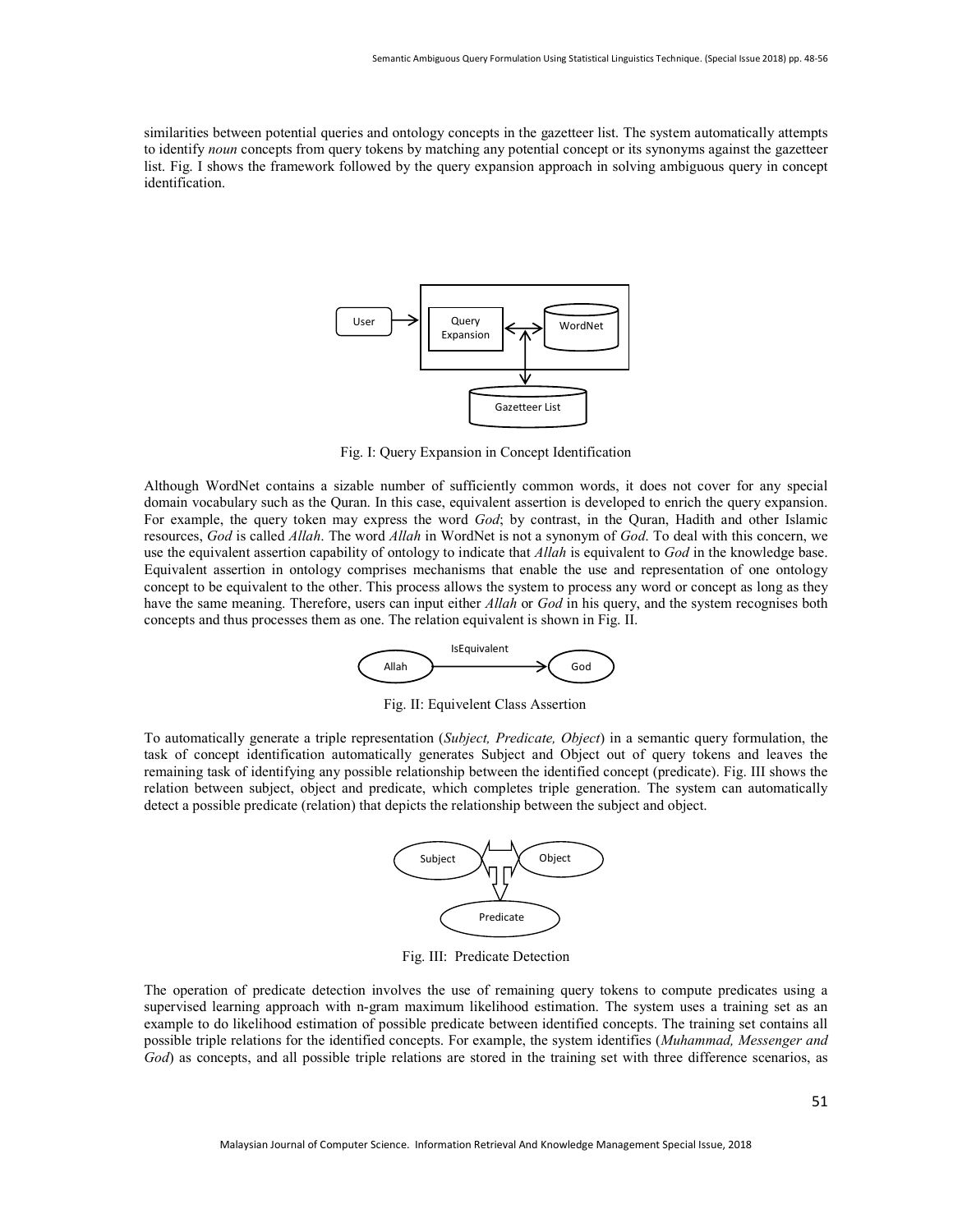shown in Fig. IV. In the scenario of triple relations, where the system learns to detect two or more relevant predicates on the basis of user query, the subject and object are identified concepts in the training set.



Fig. IV: Triple Relation for Predicate Detection

The system detects the relevant predicate by implementing the n-gram maximum likelihood estimation model towards the triple relations in the training set. The model estimates the probability of the predicate lexicon between the given concepts of computing the probability of a word w, from the query with the possible predicate h or  $P(w|h)$ . The system computes all tokens except to identify concepts in the query with a possible predicate in the training set by implementing Eq. (1).

$$
P(w_1, w_2, \dots w_n) = \prod P(w_i) \tag{1}
$$

The system does maximum likelihood estimation by computing the predicate lexicon in the training set and normalising the computation to be within the range of 0–1. The score of the computation is normalised by computing the n-gram probability of a word  $w_n$  and that of the previous word  $w_{n-1}$ . The system continuously computes the n-gram c ( $w_{n-1}$ ,  $w_n$ ) and normalises it by the sum of all the n-grams that share the same first word  $w_{n-1}$ as Eq. (2).

$$
P(w_n/w_{n-1}) = \frac{C(w_{n-1}w_n)}{C(w_{n-1})}
$$
 (2)

Finally, for this stage, the proposed system produces the relevant triple relations used to retrieve verses semantically from the Holy Quran.

#### 4.0 RESULT AND DISCUSSION

This section explains the evaluation of the proposed statistical linguistics technique in semantic query formulation for verse retrieval of the Holy Quran. The statistical linguistics technique accepts ambiguous and non-ambiguous natural language query and semantically transforms the query into a structured query to facilitate knowledge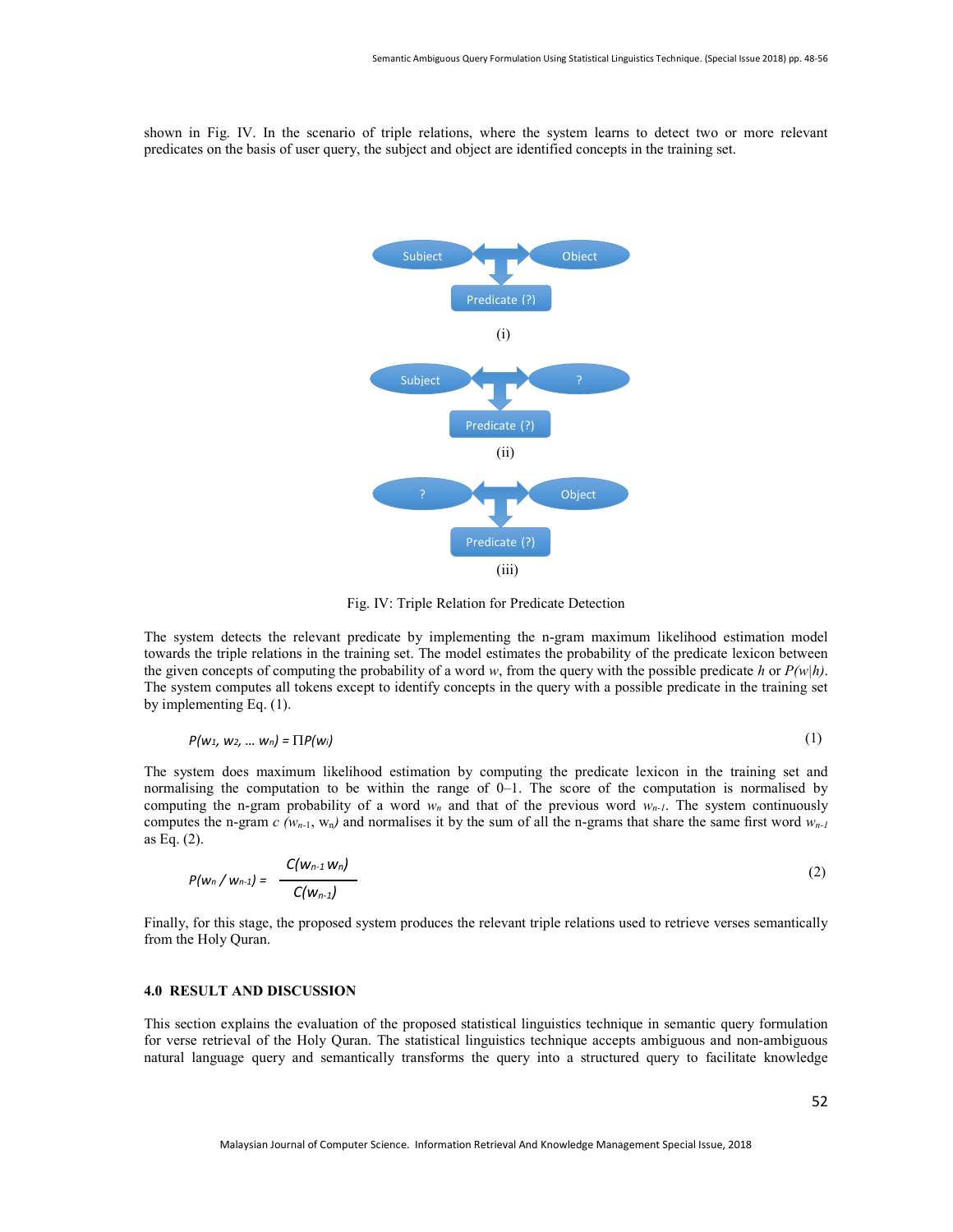retrieval from the Holy Quran. For ambiguous query, the query concept is expanded to reduce the number of ambiguous queries in formulating natural language queries using the proposed method. Table 1 shows the sample list of ambiguous queries and its computation using statistical linguistics in giving the expansion of the original query. This expansion is applied in document retrieval by evaluating through precision and recall, as shown in Table III.

| Ouerv                                                                                                                                                                                         | <b>Compute Ambiguous Word</b>                                |
|-----------------------------------------------------------------------------------------------------------------------------------------------------------------------------------------------|--------------------------------------------------------------|
| Qur'an says that Allah has made the earth<br>for you as a carpet. This gives an<br>indication that the <b>earth</b> is flat. Does this<br>contradict established<br>modern<br>not<br>science? | $P(earth/world) = Count (earth, world)$<br>world             |
| I have been Wanting to know of other<br>ayat in the Qur'an/Hadiths that are<br>clearly in support of Prophet Muhammad<br>as <b>last</b> prophet.                                              | $P(\text{last/end}) = \text{Count}(\text{last, end})$<br>end |

 Table II shows the experimental incapability of the query expansion method to resolve the problem of ambiguous query. The total number of ambiguous queries for this experiment is 28.

|  | Table II: Ambiguous Query Analysis |  |
|--|------------------------------------|--|
|  |                                    |  |

| Table II: Ambiguous Query Analysis                                                                                                                                                                                                                                                                                                                                                                                                                                                                                                                                                                                                                                                                                                                                                                                                                                                       |                                              |                                                         |  |  |  |
|------------------------------------------------------------------------------------------------------------------------------------------------------------------------------------------------------------------------------------------------------------------------------------------------------------------------------------------------------------------------------------------------------------------------------------------------------------------------------------------------------------------------------------------------------------------------------------------------------------------------------------------------------------------------------------------------------------------------------------------------------------------------------------------------------------------------------------------------------------------------------------------|----------------------------------------------|---------------------------------------------------------|--|--|--|
| <b>Methods</b>                                                                                                                                                                                                                                                                                                                                                                                                                                                                                                                                                                                                                                                                                                                                                                                                                                                                           | No. of<br><b>Ambiguous</b><br><b>Oueries</b> | Percentage of<br><b>Disambiguation</b><br>Query $(\% )$ |  |  |  |
| Statistical Linguistics Technique +<br>Query Expansion                                                                                                                                                                                                                                                                                                                                                                                                                                                                                                                                                                                                                                                                                                                                                                                                                                   | 6                                            | 78.6                                                    |  |  |  |
| Feedback + query refinement +<br>vocabulary extended (FREyA)                                                                                                                                                                                                                                                                                                                                                                                                                                                                                                                                                                                                                                                                                                                                                                                                                             | 28                                           | 0.0                                                     |  |  |  |
| ne proposed technique fails to automatically resolve six ambiguous queries. This finding shows that<br>ethod can solve 78.6% of ambiguous queries, unlike FREyA, whose non-resolution rate is 100%.<br>methods in this article enhance the result of solving the identified problems. To perform the<br>he proposed system, the Quran ontology is developed and applied. The Quran ontology is annotated<br>otégée ontology editor, which serves as a knowledge base. A comprehensive evaluation is conducted<br>of the proposed methods with the technique implemented in FREyA. The comparison is based on the<br>e returned Holy Quran verses. Then, the effectiveness of the semantically retrieved Holy Quran<br>ted using precision and recall.<br>$ion = \frac{\left\{relevant\ documents\ } \cap \left\{retrieved\ documents\ }\right\}{\left\{retrieved\ documents\ }\right\}}$ |                                              |                                                         |  |  |  |
|                                                                                                                                                                                                                                                                                                                                                                                                                                                                                                                                                                                                                                                                                                                                                                                                                                                                                          |                                              |                                                         |  |  |  |
| $l = \left  \frac{\{relevant \ documents \}}{\{relevant \ documents \}} \right $                                                                                                                                                                                                                                                                                                                                                                                                                                                                                                                                                                                                                                                                                                                                                                                                         |                                              |                                                         |  |  |  |

The evaluation is measured by analysis of the numbers of queries whose ambiguity cannot be solved by the system in the query. The proposed technique fails to automatically resolve six ambiguous queries. This finding shows that the proposed method can solve 78.6% of ambiguous queries, unlike FREyA, whose non-resolution rate is 100%.

The proposed methods in this article enhance the result of solving the identified problems. To perform the experiment of the proposed system, the Quran ontology is developed and applied. The Quran ontology is annotated and stored in Protégée ontology editor, which serves as a knowledge base. A comprehensive evaluation is conducted by comparison of the proposed methods with the technique implemented in FREyA. The comparison is based on the relevance of the returned Holy Quran verses. Then, the effectiveness of the semantically retrieved Holy Quran verses is evaluated using precision and recall. **Example 18.1**<br> **Example 18.1**<br> **Example 18.1**<br> **Example 18.1**<br> **Example 18.1**<br> **Example 18.1**<br> **Example 16.1**<br> **Example 16.1**<br> **Example 16.1**<br> **Example 16.1**<br> **Example 16.1**<br> **Example 16.1**<br> **Example 18.1**<br> **Example 18.1** 

$$
Pr\text{ ecision} = \frac{\left\{relevant\ documents\} \cap \left\{retrieved\ documents\} \right\}}{\left\{\text{retrieved documents}\right\}}\tag{3}
$$

$$
\text{Re call } = \left| \frac{\{relevant \ documents \} \cap \{retrieved \ documents \}}{\{relevant \ documents \}}
$$
\n(4)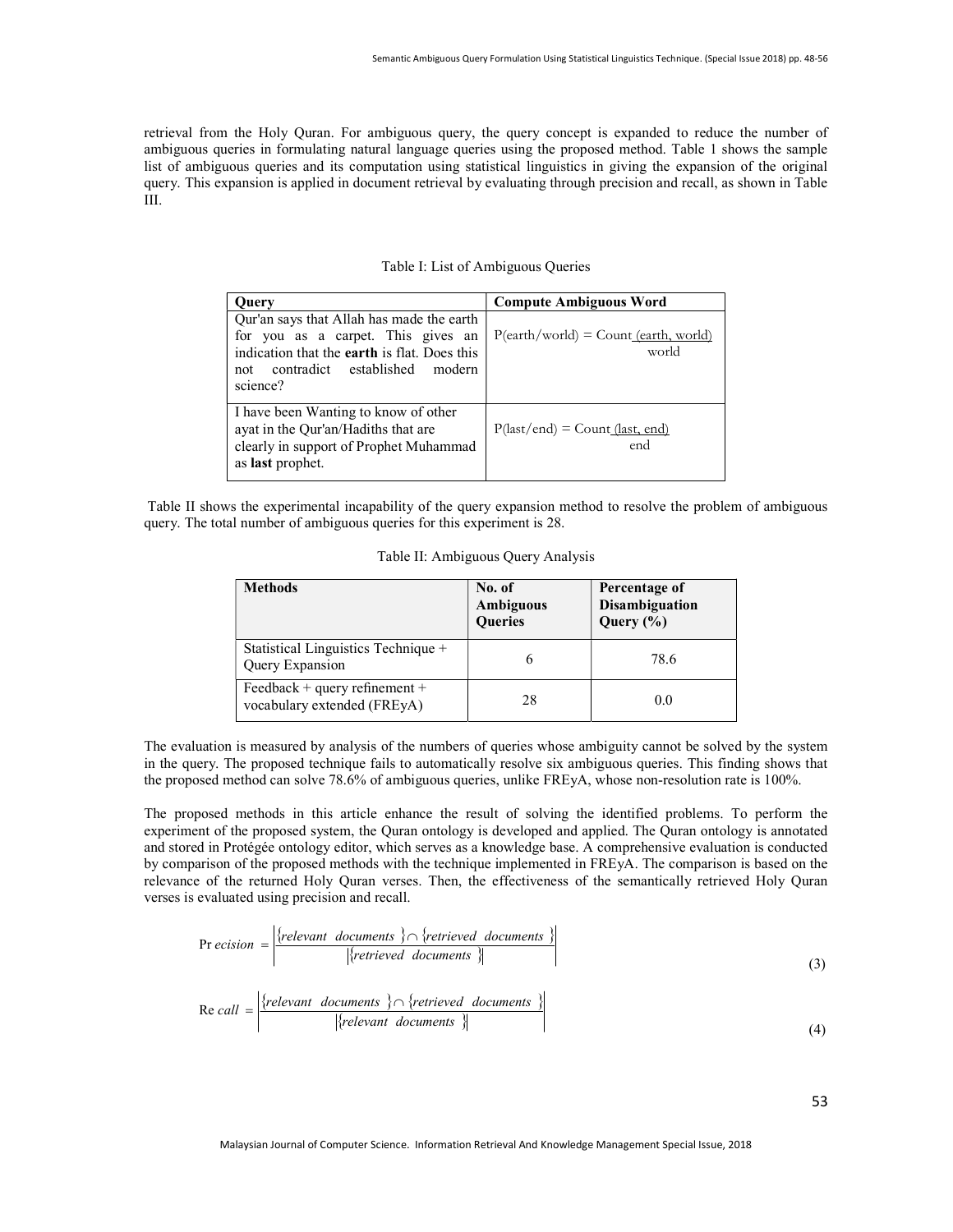Recall determines how many of the relevant documents are retrieved, as seen in Eq. (3). Meanwhile, Precision calculates how many of the retrieved documents are relevant, as seen in Eq. (4). Measurements of Precision and Recall refer to returned corresponding verses.

| <b>Type of Retrieval</b>       | Precision | Recall |
|--------------------------------|-----------|--------|
| <b>Statistical Linguistics</b> | 0.74      | 0.87   |
| FREyA Automated Triple         | 0.68      | 0.77   |

Table III: Result of Document Retrieval

Table III shows the performance of the proposed method of natural language query in retrieving relevant verses of the Holy Quran semantically. The experiment is tested on 82 queries, including 28 ambiguous queries. The result shows that Precision and Recall are 0.74 and 0.87, respectively. Meanwhile, FREyA shows Precision of 0.68 and Recall of 0.77. The increments in Precision and Recall are based on the capability of the proposed method to disambiguate the ambiguous query in concept identification.

### 5.0 CONCLUSION

The main purpose of this research is to resolve ambiguity in queries using query expansion via a statistical linguistic technique during semantic query formulation to retrieve relevant answers from an ontology of the Holy Quran. The University of Leeds' Quran ontology is used as a test bed for this experiment. It provides 300 concepts and 350 relationships, which are mostly being-a, sub-concept relationships.

Semantic formulation of natural language query to structured query involves the transformation of natural language into formal structured query language, which enables the retrieval of semantically structured data in RDF triple format. Structured query language such as SPARQL and SeRQL requires complex syntax, which is challenging to users who are unfamiliar with this structured complex syntax. Simplifying access to semantically structured data requires the system to semantically accept natural language query and transform such query to structured formal query for retrieval purposes. The experiment conducted in this research adopts statistical linguistics to formulate natural language query to structure formal query language. To improve retrieval capability, query expansion is implemented for ambiguous queries in the statistical linguistics technique. The formulated query is used against the knowledge base to retrieve relevant verses of the Holy Quran that will be presented to users. The proposed method shows that the overall result increases by 6% and 10% for Precision and Recall, respectively.

The proposed system in this research does not cover true/false questions, which are popular in Islamic-related queries. In our future work, we intend to explore true/false and negation queries and explore another feature direction, which is the incorporation of Hadith into the semantic Quran search system for the development of an Islamic knowledge base.

### ACKNOWLEDGEMENT

This work was supported by the Universiti Kebangsaan Malaysia with grant code FRGS/1/2017/ICT04/UKM/02/8 from the Ministry of Higher Education.

## **REFERENCES**

- [1] R. Bentrcia, S. Zidat & F. Marir, "Extracting Semantic Relations from the Quranic Arabic based on Arabic Conjunction Patterns," Journal of King Saud University – Computer and Information Sciences, Vol. 30, no. 3, 2018, pp. 382-390.
- [2] W. Marlow, "How to Deal with Ambiguous Keyword when Doing Keyword Research," https://willmarlow.com/how-to-deal-with-ambiguous-keywords-keyword-research/ , 2014 (Accessed on 18 August 2018)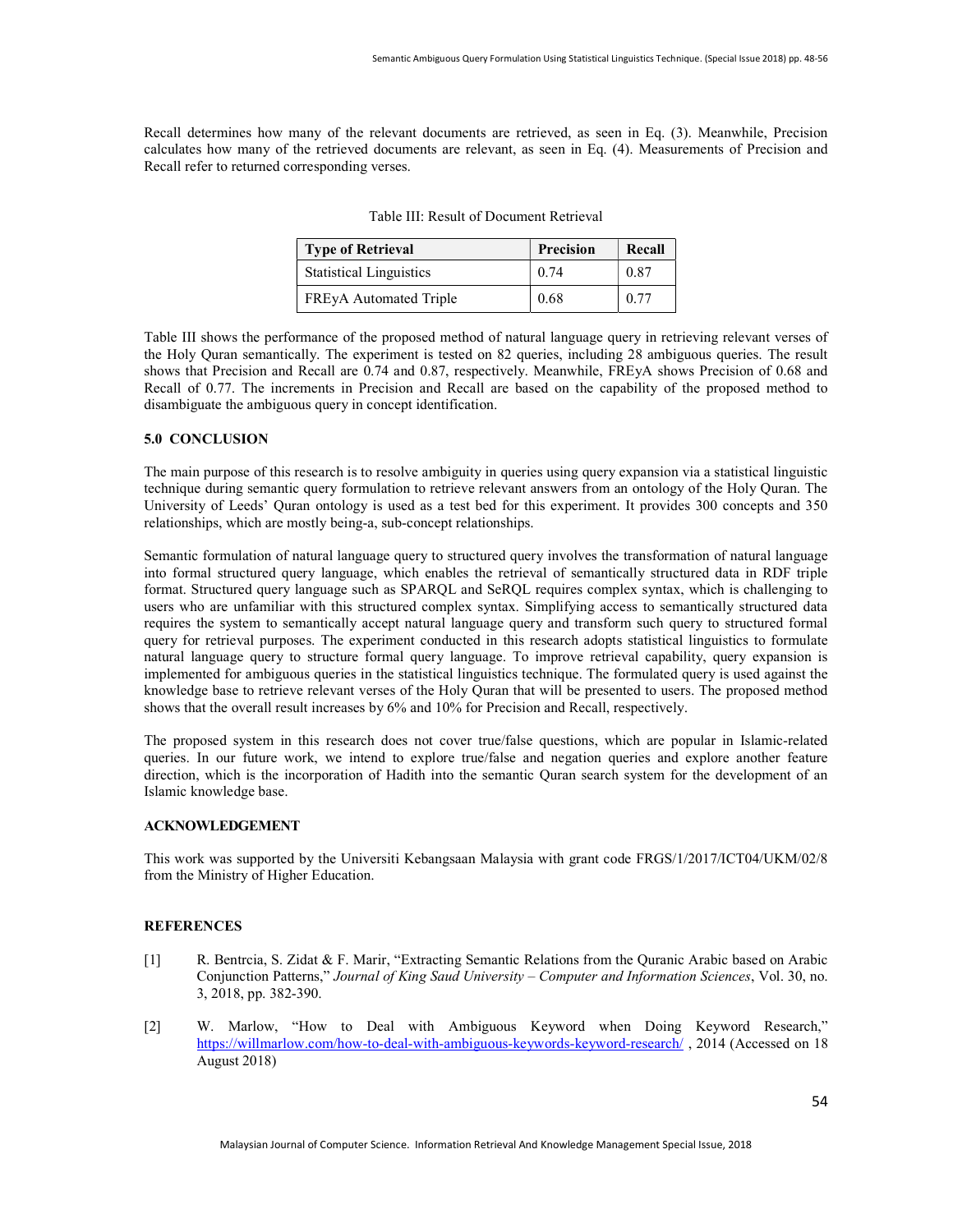- [3] R.A.Kadir, A.R. Yauri & A. Azreen, "Automated Semantic Query Formulation for Document Retrieval," in Proceedings of 2018 Fourth International Conference in Information Retrieval and Knowledge Management - CAMP'18, 2018, pp. 123-130.
- [4] J.M. Valejo, J.G. Ramos Diaz & J.C. Olivres Rojas, "Construction of Semantic Web Search Engine fro a specific Context," in Proceedings of 2016 IEEE International Autumn Meeting on Power, Electronics and Computing - ROPEC 2016, 2016, https://ieeexplore.ieee.org/stamp/stamp.jsp?tp=&arnumber=7830640
- [5] A. Hofstede, H. Proper, & T. Weide, "Computer Supported Query Formulation in an Evolving Context," in proceedings of Australasian Database Conference, 1995.
- [6] A. Soylu, G. Martin, H. Ian, J. Ernesto, K. Evgeny, Z. Dmitriy, "A Preliminary Approach on Ontology-Based Visual Query Formulation for Big Data," MTSR, 2013, pp. 201-212
- [7] K. Munir, M. Odeh, P. Bloodsworth, P. & R. McClatchey, "Using assertion capabilities of an OWL-based ontology for query formulation," in Proceedings of Information and Communication: From Theory to Applications - ICTTA 2008, 2008.
- [8] P. Ciccarese, M. Ocana, C. Garcia, S. Das, & T. Clark, "An open annotation ontology for science on web 3.0", Journal of Biomedical Semantics, Vol. 2 no.2, 2011.
- [9] B. Bartosz, B. Marian, & G. Tomasz, "Graphical Query Construction over Scientific Data Sets using Semantic Technologies," 2012, http://www.ci.uchicago.edu/escience2012/pdf/escience2012.
- [10] B. Giuseppe, M. Dario, & R. Stefano, "Resolving the query inference problem by optimizing query formulation cost," 1992, pp. 1-30, http://citeseerx.ist.psu.edu/viewdoc/download?doi=10.1.1.45.4684&rep=rep1&type=pdf
- [11] A.O. Enikuomehin, & D.O. Okwufulueze, "An Algorithm for Solving Natural Language Query Execution Problems on Relational Databases," International Journal of Advanced Computer Science and Applications, Vol. 3, no. 10, October 2012, pp. 169–175.
- [12] N. Stratica, L. Kosseim, & B.C. Desai, "Using semantic templates for a natural language interface to the CINDI virtual library," Data & Knowledge Engineering, Vol. 55, No. 1, 2005, pp. 4–19.
- [13] P. Cimiano, P. Haase, J. Heizmann, M. Mantel, & R. Studer, "Towards portable natural language interfaces to knowledge bases – The case of the ORAKEL system," Data & Knowledge Engineering, Vol. 65, No. 2, 2008, pp. 325–354
- [14] N. Neelu, S. Sanjay, & M. Mahesh, "Natural language Interface for Database: A Brief review," International Journal of Computer Science Issues, Vol. 8, No. 2, 2011, pp. 600-608
- [15] G. Zenz, X. Zhou, X., Minack, E., Siberski, & W. Nejdl, "From keywords to semantic queries— Incremental query construction on the semantic web," Web Semantics: Science, Services and Agents on the World Wide Web, Vol. 7, No. 3, 2009, pp. 166–176
- [16] Ó. Ferrández, R. Izquierdo, S. Ferrández, & J.L. Vicedo, "Addressing ontology-based question answering with collections of user queries," Information Processing & Management, Vol. 45, No. 2, 2009, pp. 175– 188
- [17] D. Damljanovic, M. Agatonovic, & H. Cunningham, "Natural Language Interfaces to Ontologies : Combining Syntactic Analysis and Ontology-Based Lookup through the User Interaction," in Proceedings of the Semantic Web Research and Applications, 2010, pp. 106–120.